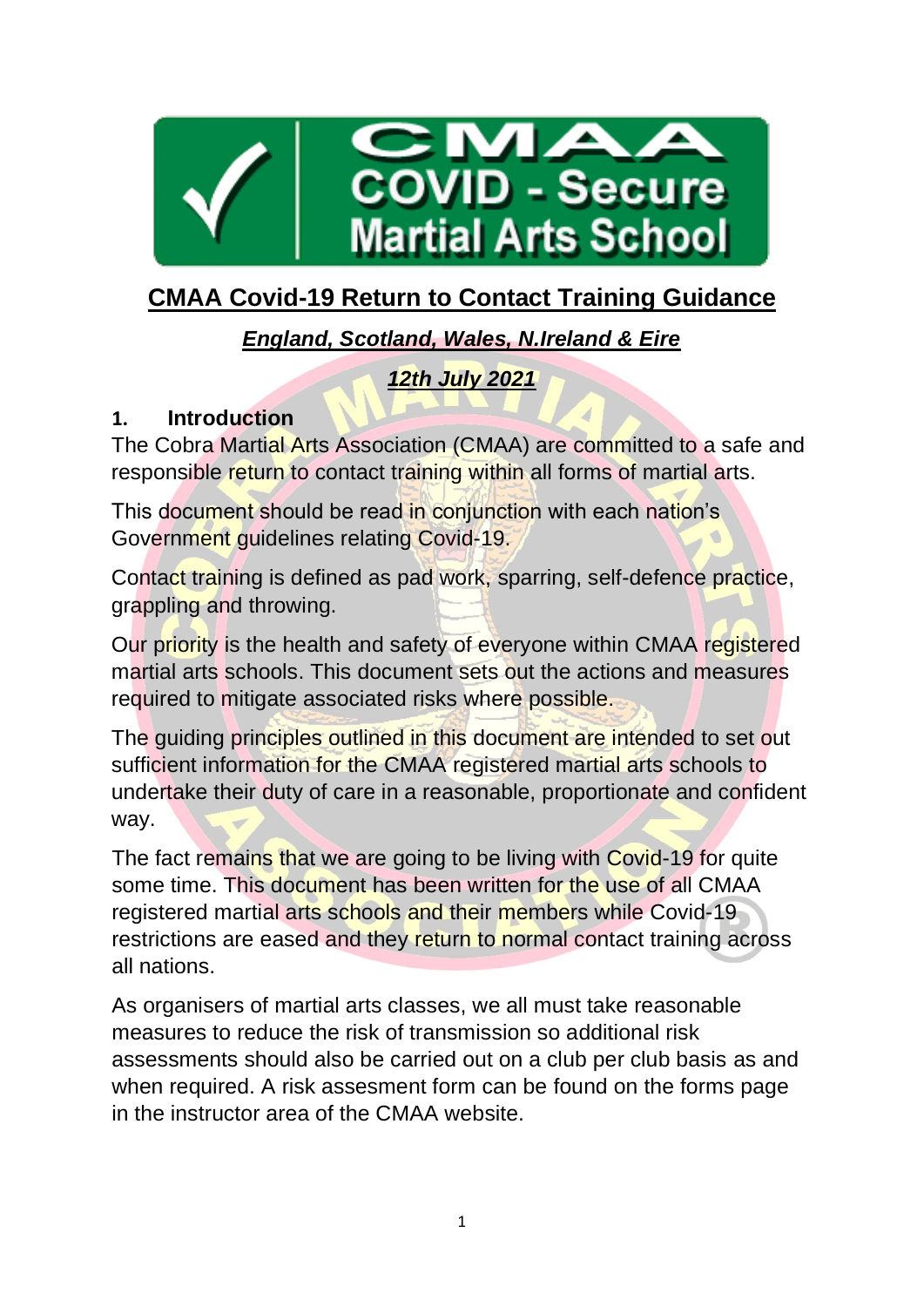# **2. Face Coverings**

Although not compulsory should students wish to wear face coverings during the lessons they should be permitted to do so. The wearing of face coverings at other times is set by each nations Government guidelines.

### **3. Students Displaying Any Signs of Illness**

Any student who displays signs of illness known as related to Covid-19 should be asked to stay away from the club for at least 10 days.

Those displaying cold or flu like symptoms should also be asked to stay away for the same time period.

### **4. Testing Outside of the Club**

Under certain circumstances members may be required to take regular Covid-19 tests outside of your club, at college or place of work for example. In these circumstances members should be encouraged to notify you when they have had a test and also what the result was.

Your nominated Covid-19 officer will keep a secure record of this along with continuing to monitor those who have been asked to stay away from the club due to illness.

# **5. Travelling to & from the Martial Arts School**

In order to reduce the risk of any cross-contamination students should only travel with members of the same household, 'car sharing' or parents bringing children other than their own should be avoided.

# **6. Washing Hands Before/After the Lessons**

Students and parents should be encouraged to wash their hands prior to entering the training area OR to use their own hand sanitiser. The same applies to leaving the venue after the lesson. If your club is able to provide a wall mounted hand sanitiser pump then it should be placed near to the entrance/exit.

Any door handles or surfaces which cannot avoid being touched must be wiped down before and after every lesson.

# **7. Gym Equipment**

If your venue has any gym equipment this should be cleaned after each individual has used it.

# **8. Limiting Non-Student Access to The Training Area**

Only 1 parent/carer per child should be in the training area, and should be kept to the outside edges unless working with their own child.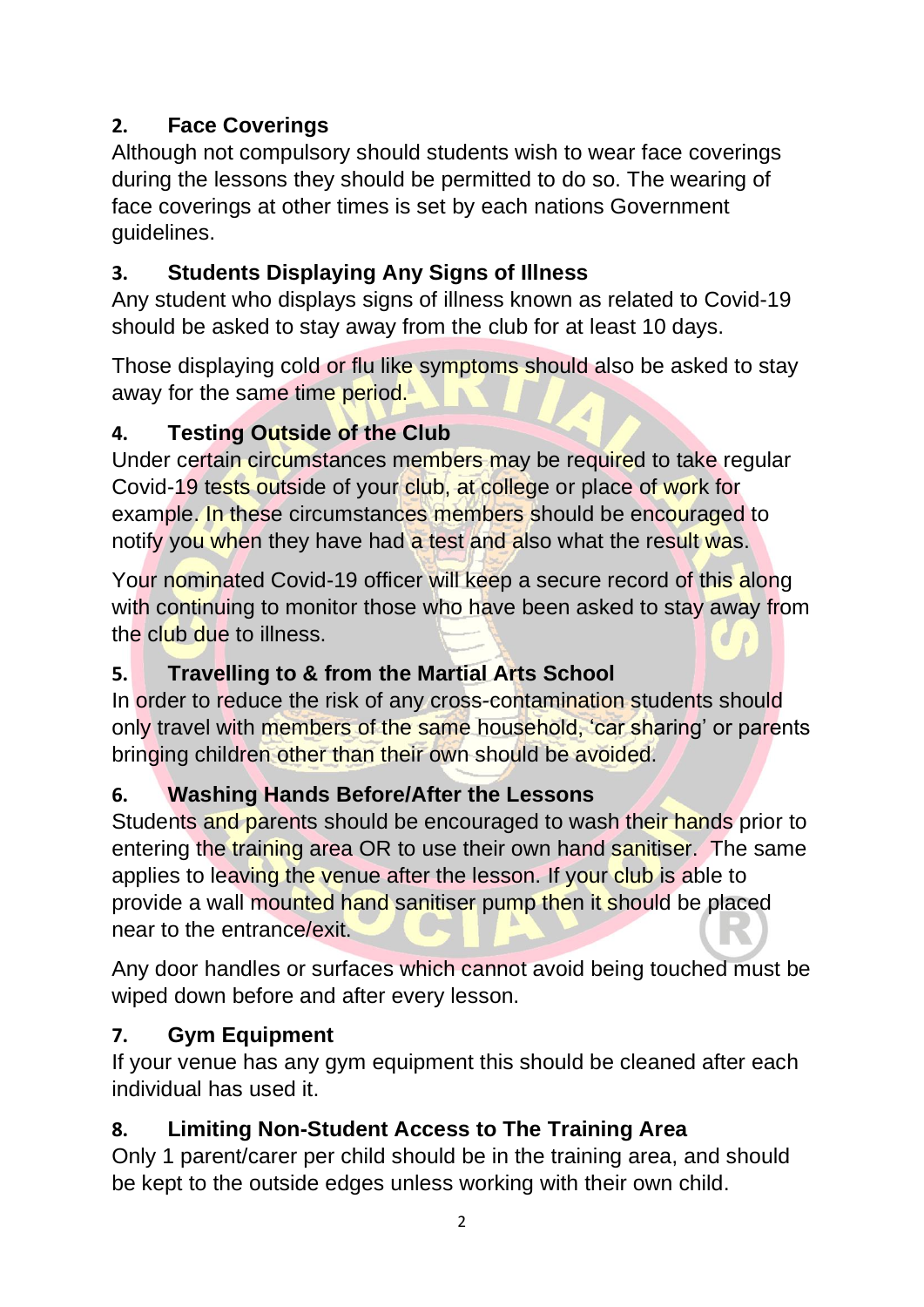Other spectators should be kept to a minimum and adult students should not bring anyone with them who is not training.

#### **9. Student Contact Within the Lessons**

As we return to contact training this will obviously increase the level of physical interaction between students.

Many Governments have declared that as from 19<sup>th</sup> July the instruction to stay apart from anyone we don't live with (family & friends) will be removed encouraging us to remain cautious relating to transmission and take steps to keep everyone safe.

This means that the choice to make contact with others in the lessons now lies with the student remembering that only a person over the age of 18 can make decisions for themselves.

As already mentioned, we as organisers of martial arts classes must take reasonable measures to reduce the risk of transmission so the following will help with this.

Parents/carers should be allowed to take part to hold pads, focus mits etc. for their children.

Members of the same household should work together if possible.

If there are children in your club who are also in the same class at school/college then they can be considered to train together.

If there are adults in your club who also work together in their place of employment then they can be considered to train together.

If any of the above are not possible then you can give the student the choice of who they wish to train with advising that once that decision is made and mutually agreed the person they have chosen will remain their training partner for the foreseeable future. Allowing students to constantly swap partners is ill advised and could increase transmission.

Students must remain 100% Covid aware outside of the club, they must confirm that they are free of symptoms before each lesson and that they have not been in close contact within the past 48hrs with anyone who has tested positive for Covid19.

#### **10. Instructor Interaction with Students**

Where Instructors need to demonstrate techniques, this interaction should be done between members of the Instructor team.